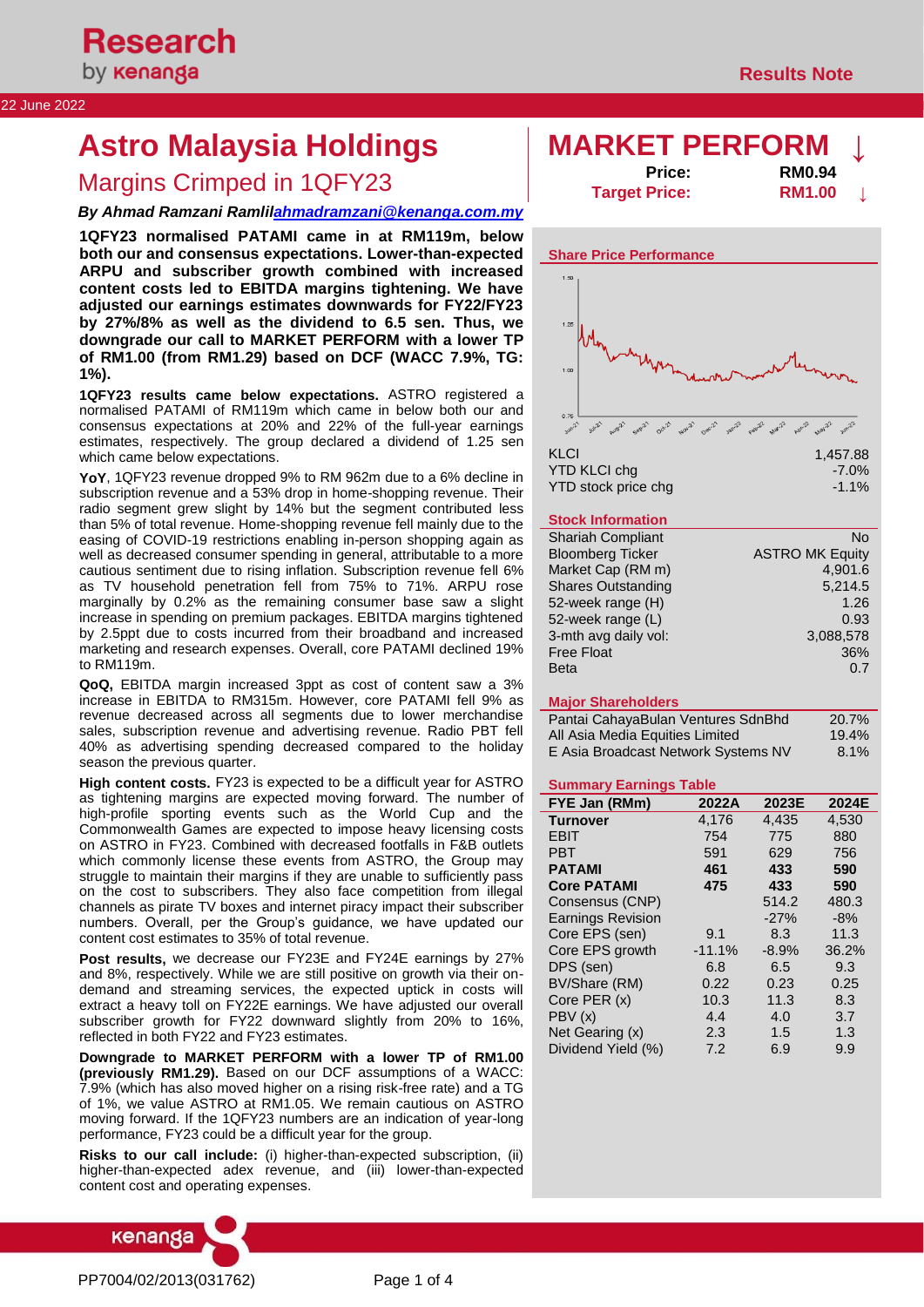| <b>Results Highlight</b> |             |             |           |                |            |             |                |           |
|--------------------------|-------------|-------------|-----------|----------------|------------|-------------|----------------|-----------|
|                          | 1Q          | 4Q          | QoQ       | 1Q             | YoY        | 3M          | 3M             | YoY       |
| FYE Jan (RM m)           | <b>FY23</b> | <b>FY22</b> | Cha       | <b>FY22</b>    | Cha        | <b>FY23</b> | <b>FY22</b>    | Chq       |
| <b>Revenue</b>           | 962         | 1,031       | $-6.7%$   | 1,062          | $-9.4%$    | 962         | 1,062          | $-9.4%$   |
| <b>EBITDA</b>            | 315         | 306         | 2.9%      | 374            | $-15.8%$   | 315         | 374            | $-15.8%$  |
| <b>EBIT</b>              | 186         | 188         | $-0.9%$   | 235            | $-20.8%$   | 186         | 235            | $-20.8%$  |
| <b>PBT</b>               | 127         | 152         | $-16.7%$  | 187            | $-32.1%$   | 127         | 187            | $-32.1%$  |
| Taxation                 | $-31$       | $-27$       | $-13.9%$  | $-44$          | 29.3%      | $-31$       | $-44$          | 29.3%     |
| <b>Minority Interest</b> | $-4$        | 2           | $-362.5%$ | 2              | $-380.0\%$ | $-4.2$      | 2              | $-380.0%$ |
| <b>PATAMI</b>            | 100         | 127         | $-21.0%$  | 141            | $-29.1%$   | 100         | 141            | $-29.1%$  |
| <b>Core PATAMI</b>       | 119         | 130         | $-8.5%$   | 147            | $-19.0%$   | 119         | 147            | $-19.0%$  |
| Core EPS (sen)           | 2.3         | 2.5         | $-8.5%$   | 3              | $-19.0\%$  | 2.3         | 3              | $-19.0\%$ |
| DPS (sen)                | 1.3         | 2.3         |           | $\overline{2}$ |            | 1.3         | $\overline{2}$ |           |
| <b>EBITDA Margin</b>     | 32.7%       | 29.7%       |           | 35.2%          |            | 32.7%       | 35.2%          |           |
| <b>EBIT</b> margin       | 19.4%       | 18.2%       |           | 22.1%          |            | 19.4%       | 22.1%          |           |
| PBT margin               | 13.2%       | 14.8%       |           | 17.6%          |            | 13.2%       | 17.6%          |           |
| Core PATAMI margin       | 12.4%       | 12.6%       |           | 13.8%          |            | 12.4%       | 13.8%          |           |
| Effective tax rate       | 24.5%       | 17.9%       |           | 23.5%          |            | 24.5%       | 23.5%          |           |

*Source: Company, Kenanga Research*

#### **Segmental breakdown**

|                           | 1Q          | 4Q          | QoQ       | 1Q          | YoY       | 3M          | 3M          | YoY       |
|---------------------------|-------------|-------------|-----------|-------------|-----------|-------------|-------------|-----------|
| Revenue (RM m)            | <b>FY23</b> | <b>FY22</b> | Chg       | <b>FY22</b> | Chq       | <b>FY23</b> | <b>FY22</b> | Chg       |
| <b>Television</b>         | 859.2       | 907.9       | $-5.4%$   | 903.5       | $-4.9%$   | 859.2       | 903.5       | $-4.9%$   |
| Radio                     | 48.8        | 56.5        | $-13.6%$  | 42.8        | 14.0%     | 48.8        | 42.8        | 14.0%     |
| Home-shopping             | 54.0        | 66.9        | $-19.3%$  | 115.2       | $-53.1%$  | 54.0        | 115.2       | $-53.1%$  |
| <b>Others</b>             | 0.0         | 0.0         | N.A.      | 0.0         | N.A.      | 0.0         | 0.0         | N.A.      |
| <b>Corporate Function</b> | 0.1         | 0.0         | N.A.      | 0.0         | N.A.      | 0.1         | 0.0         | N.A.      |
| Total                     | 962.1       | 1,031.3     | $-6.7%$   | 1,061.5     | $-9.4%$   | 962.1       | 1,061.5     | $-9.4%$   |
| PBT (RM m)                |             |             |           |             |           |             |             |           |
| Television                | 110.3       | 133.7       | $-17.5%$  | 163.1       | $-32.4%$  | 110.3       | 163.1       | $-32.4%$  |
| Radio                     | 26.1        | 43.3        | $-39.7%$  | 17.8        | 46.6%     | 26.1        | 17.8        | 46.6%     |
| Home-shopping             | (9.8)       | $-4.9$      | 100.0%    | 4.5         | $-317.8%$ | $-9.8$      | 4.5         | $-317.8%$ |
| <b>Others</b>             | (0.5)       | $-0.3$      | 66.7%     | 0.3         | $-266.7%$ | $-0.5$      | 0.3         | $-266.7%$ |
| <b>Corporate Function</b> | $-1.9$      | $-17.5$     | $-89.1%$  | $-2.1$      | $-9.5%$   | $-1.9$      | $-2.1$      | $-9.5%$   |
| Elimination               | 2.7         | $-2.0$      | $-235.0%$ | 3.0         | $-10.0\%$ | 2.7         | 3.0         | $-10.0\%$ |
| Total                     | 126.9       | 152.3       | $-16.7%$  | 186.6       | $-32.0%$  | 126.9       | 186.6       | $-32.0%$  |
| <b>PBT Margin</b>         |             |             |           |             |           |             |             |           |
| Television                | 12.8%       | 14.7%       |           | 18.1%       |           | 12.8%       | 18.1%       |           |
| Radio                     | 53.5%       | 76.6%       |           | 41.6%       |           | 53.5%       | 41.6%       |           |
| Home-shopping             | $-18.1%$    | $-7.3%$     |           | 3.9%        |           | $-18.1%$    | 3.9%        |           |
| <b>Total</b>              | 13.2%       | 14.8%       |           | 17.6%       |           | 13.2%       | 17.6%       |           |
| $\sim$<br>$\sim$          | $\sim$      |             |           |             |           |             |             |           |

*Source: Company, Kenanga Research*

#### **Segmental breakdown**

|                          | 1Q          | 4Q          | QoQ       | 1Q      | YoY      | 3M          | 3M          | YoY      |
|--------------------------|-------------|-------------|-----------|---------|----------|-------------|-------------|----------|
| Revenue (RM m)           | <b>FY23</b> | <b>FY22</b> | Cha       | 1Q      | Cha      | <b>FY23</b> | <b>FY22</b> | Chg      |
| Subscription - TV        | 730.6       | 741.8       | $-1.5%$   | 776.7   | $-5.9%$  | 730.6       | 776.7       | $-5.9%$  |
| Advertising - TV         | 62.9        | 90.0        | $-30.1%$  | 66.5    | $-5.4%$  | 62.9        | 66.5        | $-5.4%$  |
| Advertising - Radio      | 48.8        | 56.5        | $-13.6\%$ | 42.8    | 14.0%    | 48.8        | 42.8        | 14.0%    |
| Merchandise Sales        | 54.0        | 66.9        | $-19.3%$  | 113.9   | $-52.6%$ | 54.0        | 113.9       | $-52.6%$ |
| <b>Others</b>            | 65.8        | 76.1        | $-13.5%$  | 61.6    | 6.8%     | 65.8        | 61.6        | 6.8%     |
| <b>Total</b>             | 962.1       | 1,031.3     | $-6.7%$   | 1,061.5 | $-9.4%$  | 962.1       | 1,061.5     | $-9.4%$  |
| TV household penetration |             |             |           |         |          | 71%         | 75%         |          |
| TV customer base ('000)  |             |             |           |         |          | 5.561       | 5.681       | $-2.11%$ |
| Pay TV ARPU (RM)         |             |             |           |         |          | 97.40       | 97.20       | 0.2%     |

*Source: Company, Kenanga Research*

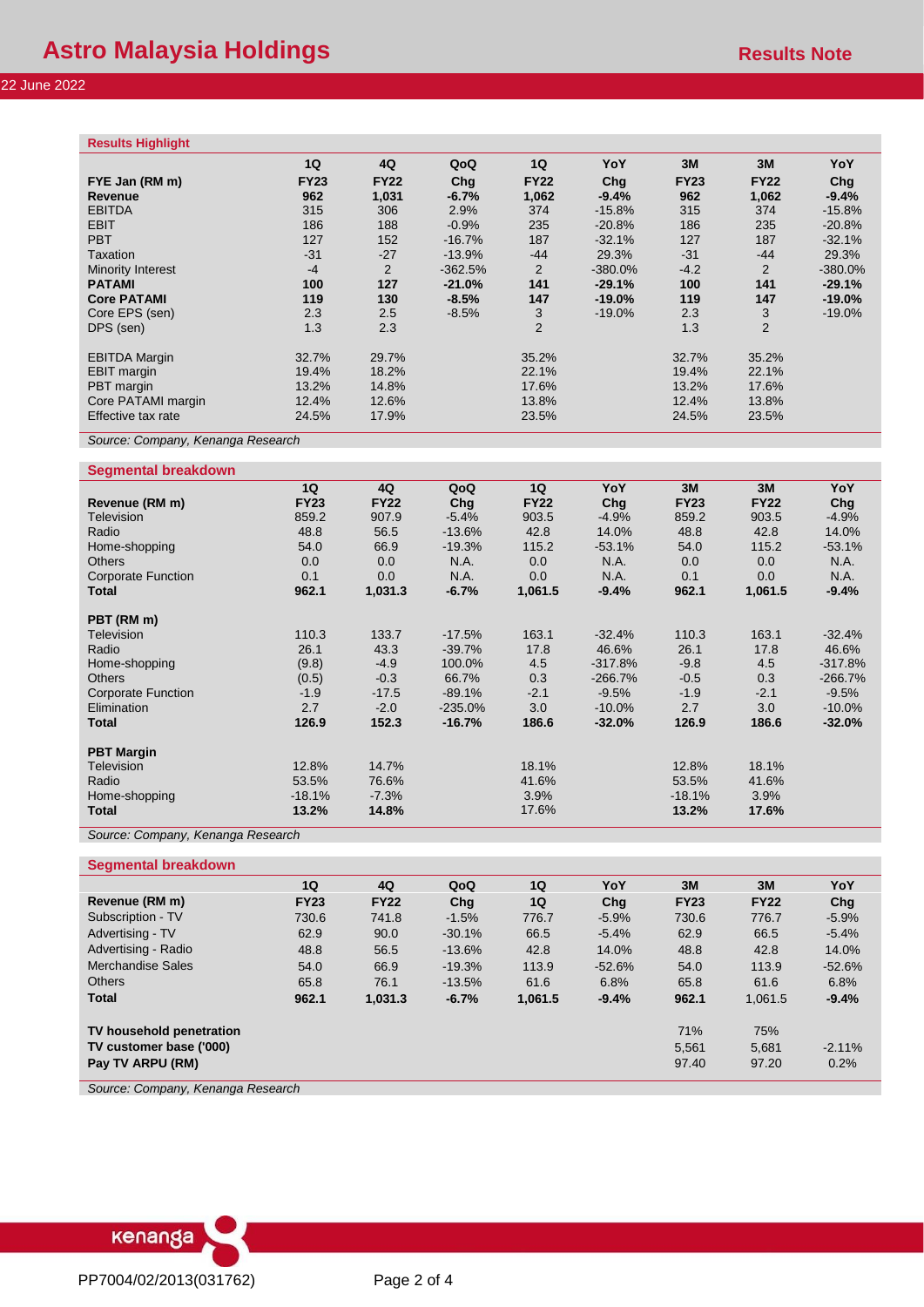22 June 2022

| <b>Peer Comparison</b>             |                      |               |                  |                |                       |                 |                             |                  |       |                         |                  |             |                 |                  |                               |                      |           |
|------------------------------------|----------------------|---------------|------------------|----------------|-----------------------|-----------------|-----------------------------|------------------|-------|-------------------------|------------------|-------------|-----------------|------------------|-------------------------------|----------------------|-----------|
| <b>Name</b>                        | Last<br><b>Price</b> | <b>Market</b> | <b>Shariah</b>   | <b>Current</b> | <b>Revenue Growth</b> |                 | <b>Core Earnings Growth</b> |                  |       | PER (x) - Core Earnings |                  | PBV (x)     |                 | <b>ROE (%)</b>   | <b>Net</b><br>Div.Yld.<br>(%) | Target               | Rating    |
|                                    | (RM)                 | Cap<br>(RM'm) | <b>Compliant</b> | <b>FYE</b>     | $1-Yr$<br>Fwd.        | $2-Yr.$<br>Fwd. | 1-Yr. Fwd.                  | $2-Yr$ .<br>Fwd. | Hist. | $1-Yr.$<br>Fwd.         | $2-Yr$ .<br>Fwd. | <b>Hist</b> | $1-Yr.$<br>Fwd. | $1-Yr$ .<br>Fwd. | .1-Yr.<br>Fwd.                | <b>Price</b><br>(RM) |           |
| <b>STOCKS UNDER COVERAGE</b>       |                      |               |                  |                |                       |                 |                             |                  |       |                         |                  |             |                 |                  |                               |                      |           |
| ASTRO MALAYSIA HOLDINGS BHD        | 0.940                | 4,901.6       | N                | 01/2023        | 6.2%                  | 2.1%            | $-8.9%$                     | 36.2%            | 10.3  | 11.3                    | 8.3              | 4.1         | 3.8             | 34.6%            | 6.9%                          | 1.00                 | <b>MP</b> |
| <b>MEDIA CHINESE INTERNATIONAL</b> | 0.175                | 295.3         | $\vee$           | 03/2023        | 15.2%                 | 7.0%            | 3525.0%                     | 64.1%            | 738.2 | 20.4                    | 12.4             | 0.4         | 0.4             | 2.1%             | 3.4%                          | 0.190                | <b>MP</b> |
| <b>MEDIA PRIMA BHD</b>             | 0.420                | 465.9         | N                | 12/2022        | 15.6%                 | 8.3%            | 27.9%                       | 25.8%            | 8.4   | 6.6                     | 5.2              | 0.7         | 0.7             | 10.9%            | 4.8%                          | 0.740                | <b>OP</b> |
| <b>STAR MEDIA GROUP BHD</b>        | 0.305                | 221.1         | $\sqrt{}$        | 12/2022        | 10.2%                 | 7.1%            | 165.8%                      | 25.0%            | N.A.  | 42.5                    | 34.0             | 0.3         | 0.3             | 0.8%             | 0.0%                          | 0.335                | <b>MP</b> |
| Simple Average                     |                      |               |                  |                | 11.8%                 | 6.1%            | 927.5%                      | 37.8%            | 252.3 | 20.2                    | 15.0             | 1.4         | 1.3             | 12.1%            | 3.8%                          |                      |           |

*Source: Bloomberg, Kenanga Research*

*This section is intentionally left blank*